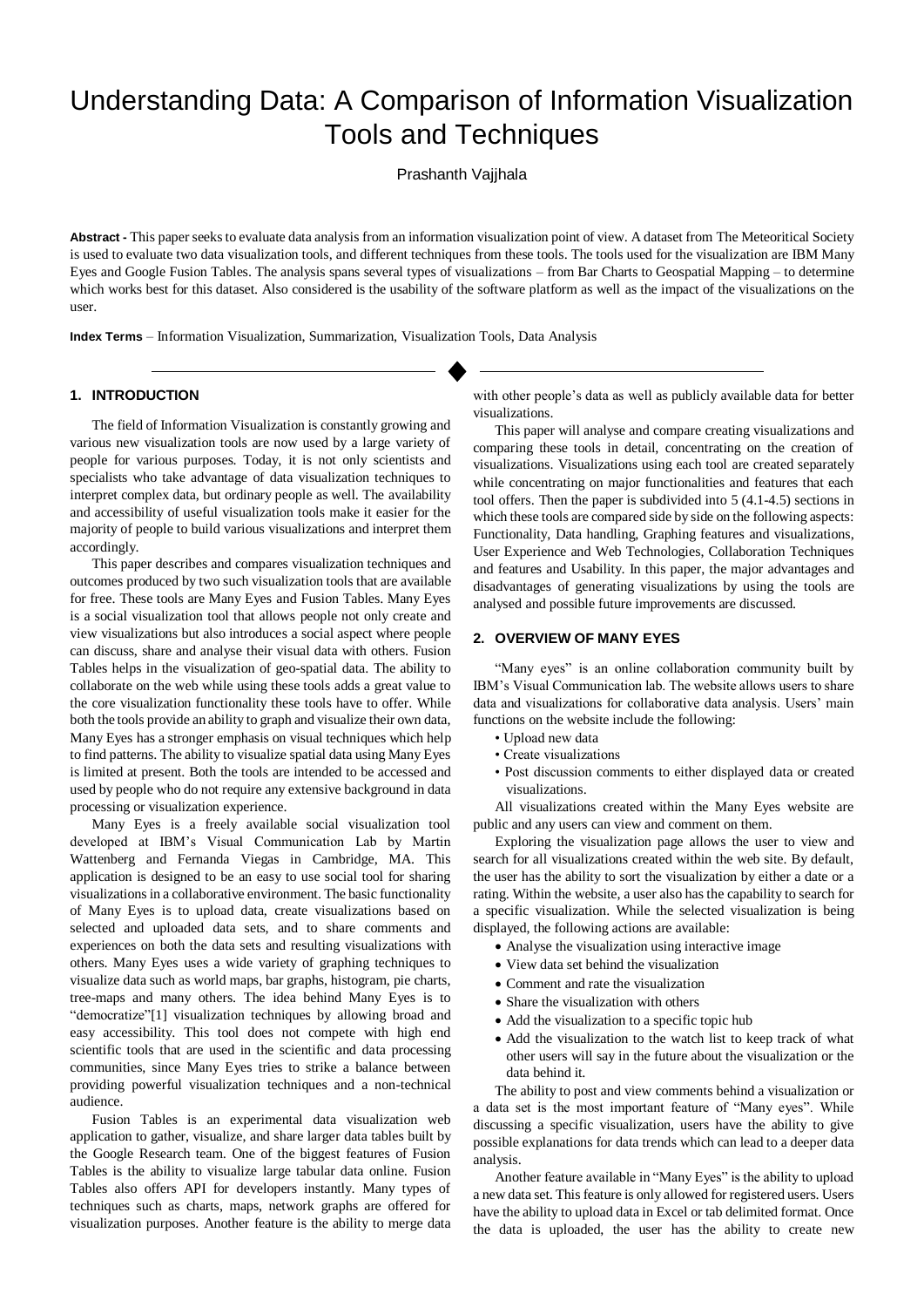visualizations. However, there are some limitations for deleting a newly created dataset. As long as no discussions have been created for the newly created dataset and visualization, the user who created it can delete it. On the other hand, if a discussion has been initiated, only the site's administrator has the power to delete the data.

#### **3. OVERVIEW OF GOOGLE FUSION TABLES**

Similar to Many Eyes, users have the capability to either upload new data for visualization, or use publicly available data. Users can upload spreadsheets, delimited text files, and Keyhole Markup Language files, or use a file from Google Spreadsheet, or create a new Fusion Table. Fusion Table has two looks currently. While the Classic look is more traditional, the new look offers several new features such as viewing the data in the form of card layout or row layout. The types of visualization available are line, bar, scatter, timeline, map, pie and intensity map.

The data when visualized on a map is interactive. Clicking on any of the points on the map will display relevant information about the specific data point. Users have the ability to decide what information to showcase on the map in this manner. Once the visualization is created, users can view the map as a terrain or from a satellite view. The style of the map can also be configured, where there are options to select different markers, as well as change the colours of the lines etc.

Heatmaps use the Maps API Heatmap layer, so they pull data into the browser before displaying it. This is unlike Fusion Tables feature maps that render map tiles on the server. Because of this, only the first 1,000 rows are mapped. Finally, the generated visualizations can be published anywhere. The Publish dialog includes the code to produce the visualization. Unlike Many Eyes, people using Fusion Tables discuss about any questions on Stackoverflow, or on the Fusion Tables API Community Group. There are no features to comment on datasets or visualizations created unless they are specifically shared or asked to discuss about.

#### **4. COMPARISON OF MANY EYES AND FUSION TABLES**

#### **4.1 Functionality**

The purpose of Many Eyes is to navigate the continuously growing collections of visualizations, data sets, and comments, to browse visualizations created by others collaborate on them and learn new aspects of either custom or publicly available datasets. On the other hand, the purpose of Fusion Tables is to easily visualize larger data sets, geo-spatial data analysis, and utilize the results for embedding in web pages.

Many Eyes and Fusion Tables inherit their design from a number of participation-oriented web sites. The core functionality on the sites is to upload data, and construct visualizations. The data set browsing page of Many Eyes shows a table with the latest data sets that have been uploaded to the site. The table also displays metadata about each data set: keywords, source, the contributor's username, size in bytes and number of rows, date of contribution and links to existing visualizations with that data set. Every day the home page of Many Eyes website features visualizations that typically reflect latest events or good models of visualization usage. All the visualizations and data sets have an attached discussion forum where users can share comments and links to other web pages. Users can browse for public data through Fusion Tables that can be searched using keywords. Details about a publicly available dataset can be viewed which include details about the description of the dataset, the creators, its numeric ID, among others. Discussions concerning the dataset can be viewed directly from the table.

#### **4.2 Data Handling**

Uploading a data set in Many Eyes, is different from Fusion Tables. Many Eyes is more interactive and flexible, extracting the data and building the table with what seems to be an artificial intuition. While Many Eyes requires data to be pasted on the webpage, Fusion Tables has upload options which is more user friendly.

For creating visualizations in this case, data from the Metoeritical Society about meteorite landings was used. The data consisted of the following fields: Name, Type of meteorite, Class, Mass, Year, ID, Fell/found, Latitude and Longitude. For better visualization purposes, missing data points were not included in the analysis. As there were more than 30,000 points to visualize, it was felt that removal of missing records wouldn't affect the outcome significantly in this case.

The data was uploaded on to Many Eyes using the Upload Data page, and Many Eyes recognized the content. As was mentioned earlier, Many Eyes recognizes data with an amazing precision and displays it properly. After the data was verified, metadata needs to be entered so that the dataset and visualization can be easily recognized once uploaded. Finally, a page is displayed describing the dataset. [Figure 1]

Data can be easily uploaded to Google Fusion Tables using the "Create" function available on the website. Fusion Tables can also be created from Google Drive, which was done in this case. The data was uploaded in the form of a .csv file. Once the file is uploaded, it is specified by the user that the column names are in the 1st row. Depending on the row number specified, the rows before that are ignored. The name of the table is then given, as well as options to export the table, whom to attribute it to, attribution link, and the description of the data.

Since users can upload their data to both sites they benefit from the fact that they can visualize their own data. Many Eyes also brings a collective benefit: other users can augment the uploaded data by adding additional, related information. There's also an opportunity for research to understand user demand of the types of data that people visualize the most.

Both sites face interesting constraints on their design. Since data is uploaded to the site by end users, the data model provided by both competitors must be easily understandable, with a format that is appropriate for non-programmers. At the same time, the format must be flexible enough to express the data structures used by visualizations. Many Eyes is impressive as it handles this task with a better approach, offering users visualizations such as tree-maps and other complex graph layout algorithms. In addition to constraints on the data model, both sites also handle changes to data. Data sets and their visualizations are to be commented on and discussed. Traditional visualization methods such as bar charts, pie, scatter plots, are available on Fusion Tables, but the impressive aspect is the ability to visualize maps easily.

Another aspect of data handling is redistribution of dataset that is often necessary in preparing for visualization. Both sites use table structure as a model. Models define data types of columns to be either textual or numeric, with Fusion Tables being able to handle other data types – such as Date/Time and Location. In this research it is found that Many Eyes does not handle Date data type correctly. Both sites also support data that comes in the form of unstructured text. Each data set, whether a table or unstructured text, is associated with a collection of metadata. Some metadata, such as a (required) title, the source of the data and a paragraph-length description is provided by the user. Other metadata is automatically set by the systems, such as creation date.

Both sites include a considerable amount of educational materials to aid in the process of data preparation and uploading. Metadata attached to the datasets is then used in the visualization procedure to describe graphs and define their attributes.

#### **4.3 Comparison of Graphing Features**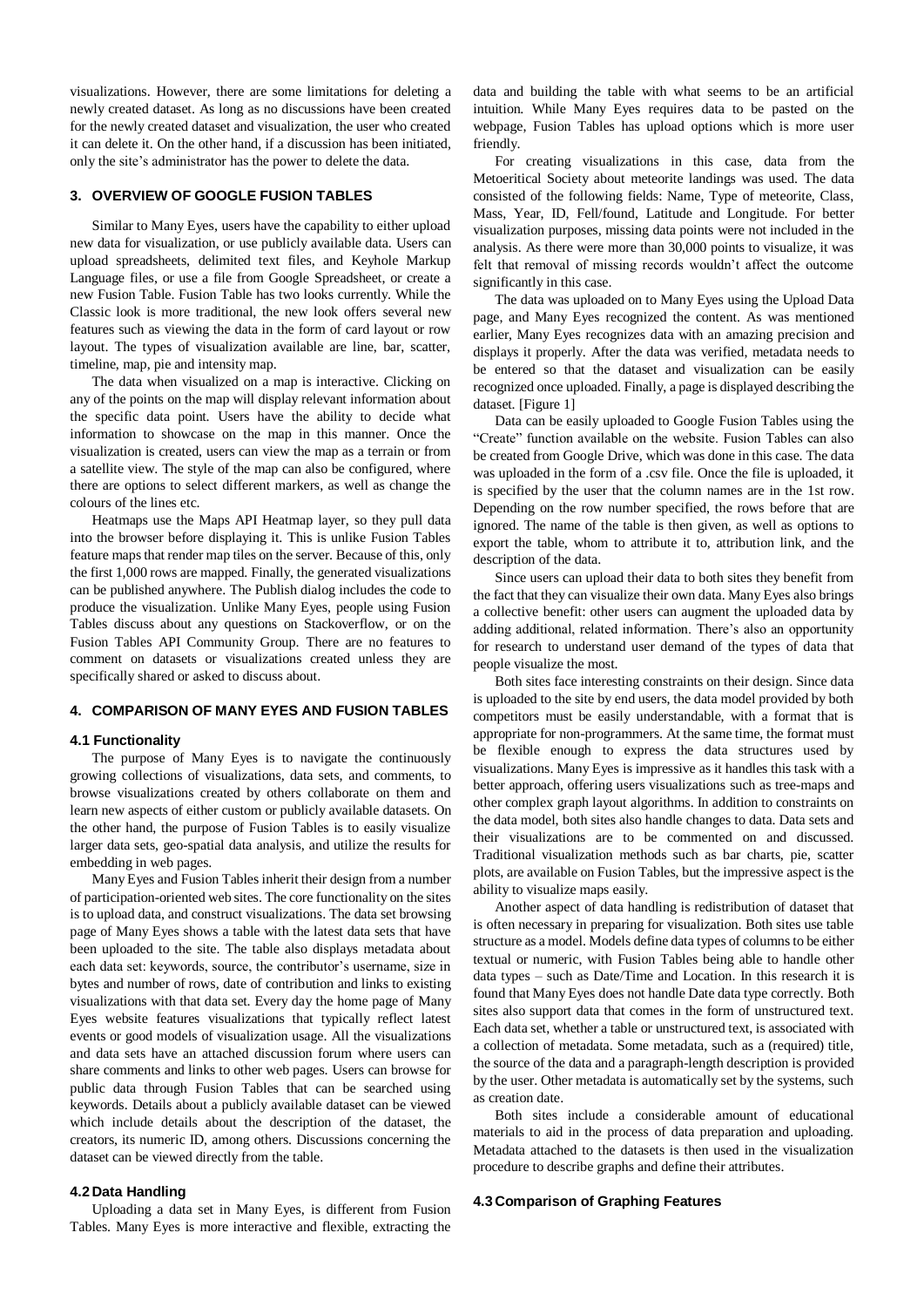Fusion Tables offers users the following visualization techniques: map, intensity map, line, bar, pie, scatter plot, and timeline charts. Fusion Tables allows users to change the colours of the lines, the view of the map, which is a necessary feature to keep all the graphs from looking the same.

Unlike Fusion Tables, Many Eyes offers a variety of visualization types such as traditional charts, tree-maps, world maps, block, bubble, and network diagrams. All of the visualizations are interactive. Many Eyes offers many visualization types, divided into 6 categories:

- Text analysis offering visualizations: tag clouds and word trees
- Comparison of set of values: bar charts, block histograms, and bubble charts
- Data relationship: matrix charts, network diagrams and scatterplots
- Parts of the whole: pie charts, tree-maps and tree-map for comparison
- Maps: country maps and world map
- Changes of data over time: line graphs, stack graphs and stack graphs for categories.

All of Many Eyes' visualizations are interactive, allowing the user to query exact numbers, zoom, change graph parameters, select different category to visualize. The resulting graphs look much nicer on Many Eyes, and are also easier to read.

*The data in Many Eyes:*

First, a "bar chart" was used to visualize the data. Many Eyes understood the columns to be better presented in a bar chart form and gave options to change the visualization parameters.



(Figure 2 in the Appendix is an image in higher resolution)

One of the most common types of real world data is simply a list of labelled numbers. Such lists are often easily displayed via standard bar charts or histograms, but these methods can run into trouble for highly skewed distributions. One of the unique visualization types in Many Eyes is a Matrix chart. A matrix chart summarizes a multidimensional data set in a grid. The matrix chart divides the screen into a grid. Rows represent the values in one text column and columns represent another text column. Each cell then shows a circle or bar that represents the value for its row/column combination.



(Figure 3 in the Appendix is an image in higher resolution)

While this form of visualization for a large dataset is generally not a good option, in the case of this dataset, some clear indications can be made. In the chart depicted, the x-axis consists of the Class of the meteorite. For each of the classes, the bars represent the meteorites that fell, and that were found. Clicking over any of the bars displays information of the Type of the meteorite among other details.

The Matrix chart has options to customize the view of the rows, columns etc. to better visualize the data, and gather any insights.

| My stuff<br>My tapic centers                | Your visualization ull look like this: |                      |                                       |           |                                          |                           |  |  |  |  |  |  |
|---------------------------------------------|----------------------------------------|----------------------|---------------------------------------|-----------|------------------------------------------|---------------------------|--|--|--|--|--|--|
| <b>My webshire</b><br>My contributions      | Fell                                   |                      | 1.00166                               |           |                                          | a.                        |  |  |  |  |  |  |
| Messages to me                              | <b>B</b> Fell                          | $\frac{10}{100}$ and | 78,592                                |           |                                          |                           |  |  |  |  |  |  |
| Participate                                 | <b>Q</b> Found                         | LLS:                 | <b>TALIA</b>                          |           | 303.545                                  |                           |  |  |  |  |  |  |
|                                             |                                        | Ltte                 | 135,000                               |           | <b>PERTY</b>                             |                           |  |  |  |  |  |  |
| Create a visualization<br>Upload a data set |                                        | Eucrite-minict       | 111.722                               |           | 84,512                                   |                           |  |  |  |  |  |  |
| Create a topic center                       |                                        | Cv2                  | 33,300                                |           | 351.047                                  |                           |  |  |  |  |  |  |
|                                             |                                        | Stone-uncl           | 125,526                               |           | <b>SETTING</b>                           |                           |  |  |  |  |  |  |
| <b>Learn more</b>                           |                                        | LLE                  | 444.122                               |           | $100 - 100$                              |                           |  |  |  |  |  |  |
| Quick start                                 |                                        | L6                   | $\frac{133,343}{311,372}$             |           |                                          |                           |  |  |  |  |  |  |
| Visualization hpes<br>Data format and style |                                        | Inn, 183             | 26162                                 |           | $-11$                                    |                           |  |  |  |  |  |  |
| About Many Eyes                             |                                        | <b>BECLISSIONES</b>  | 101111                                |           |                                          |                           |  |  |  |  |  |  |
| <b>FAQ</b>                                  |                                        | Mesophical           | 3795                                  |           |                                          |                           |  |  |  |  |  |  |
| Ellog                                       |                                        |                      | 141,500                               |           |                                          |                           |  |  |  |  |  |  |
| Contact us                                  | Expert Outlans                         | Maddificio-ASH       | 120,000                               |           |                                          |                           |  |  |  |  |  |  |
| Contact                                     |                                        | H3                   | 3,652                                 |           | 207,828                                  |                           |  |  |  |  |  |  |
| Report a bug                                | C Bibbles                              | Inn, IE              | 100                                   |           | 141717                                   |                           |  |  |  |  |  |  |
|                                             | $(a)$ form                             | Ltts                 | DEL BEL                               |           | 154,246                                  |                           |  |  |  |  |  |  |
| Legal                                       | Aggregate By                           | H3.7                 | 3,418                                 |           | 201.772                                  |                           |  |  |  |  |  |  |
| Terms of use<br>Privacy                     | $\odot$ Total                          | H4%                  | 183,327                               |           | (1, 0)                                   |                           |  |  |  |  |  |  |
| Provide Feedback                            | C) Avenue                              | H3-6                 | 184,000<br>25,687                     |           | 135,548                                  |                           |  |  |  |  |  |  |
|                                             | Size By                                | tre-<br>CDB2         | 300.000                               |           | 1/10                                     |                           |  |  |  |  |  |  |
| Popular tags:                               | $(a)$ Value                            | Iron, IlE-an         |                                       |           | 301739                                   |                           |  |  |  |  |  |  |
| Maxwell reference<br><b>Cola nets</b>       | C Percent of Row                       | Fellocks FAA         | $\frac{6,000}{273,200}$               |           |                                          |                           |  |  |  |  |  |  |
|                                             | G Same Size                            |                      | Fell                                  |           | Tourd                                    | $\boldsymbol{\mathrm{v}}$ |  |  |  |  |  |  |
| 2008 2009 2010 2011                         | Columns   Fall (2)                     | $\mathbf{v}$         | Color Fall (2)<br>$\vert \cdot \vert$ | Size Mass | Rows   Classi4141<br>$\vert \cdot \vert$ | $  \cdot  $               |  |  |  |  |  |  |
| 2012 A Obama budget                         |                                        |                      |                                       |           |                                          |                           |  |  |  |  |  |  |
|                                             | Required                               |                      |                                       |           |                                          |                           |  |  |  |  |  |  |
| census<br>cos104                            |                                        |                      |                                       |           |                                          |                           |  |  |  |  |  |  |
| crime<br>country.                           | <b>Visualization title</b>             |                      |                                       |           |                                          |                           |  |  |  |  |  |  |
| education<br>energy                         |                                        |                      |                                       |           |                                          |                           |  |  |  |  |  |  |
| facebook<br>food                            |                                        |                      |                                       |           |                                          |                           |  |  |  |  |  |  |

(Figure 4 in the Appendix is an image in higher resolution)

By selecting the categories to be graphed the changes in the visualization are clearly noticeable.

For data that has hierarchical structure Many Eyes offers "stack graph for categories" visualization. Clicking on elements in the tree control filters the stack graph to show only time series at that level of hierarchy.

For unstructured text Many Eyes offers "Tag Clouds" visualization, which can quickly give the user an overview of the items in the text. It seems that Many Eyes is able to measure the frequency of two word tags in the text and able to dynamically filter the tag cloud by entering query strings in a text box. Tag clouds seem to be an attraction to a set of users, whose interest is primarily in textual data instead of numbers.

To visualize a dataset Fusion Tables and Many Eyes have to match data to the visualization technique. For Many Eyes this is a more difficult task, since the number of techniques is larger. As expected the same data cannot be displayed by all visualizations. The same data will be displayed from different perspectives if two different graphing techniques are selected. For example, a tree map requires a hierarchy to be defined in the data, while a bar graph only requires a set of textual and numeric columns – one to define the size of the bar and another one for the label.

Although both the tools provide graph visualizations of a user uploaded file they differ in the graphing algorithms. Many Eyes uses a force directed graph drawing algorithm in a zoom able user interface. [1] The layout algorithms are implemented in java and run on the client machine, requiring less input from the potentially overloaded server, thus producing layouts in a matter of one or two seconds. Although many different data formats for graphs exist, Many Eyes uses "simple edge table". [1] Although not the most efficient storage format it proves to be both highly understandable and suitable with table-oriented design.

The main difference between Many Eyes and Fusion Tables in graphing features is that, instead of providing static business graphics, Many Eyes offers a number of interactive visualizations of user's data. This interactivity allows users to drill down into details, view the data from different perspectives and generally makes the visualizations fun to use.

#### *The data in Fusion Tables:*

As mentioned earlier, Google Fusion Tables has a number of traditional visualization options. However, the one particular type of visualization, which is unique is the map visualization. Though Many Eyes has an option to visualize maps, it is limited currently, and requires region names, while Fusion Tables works well with either names, addresses, or coordinates data. This dataset has the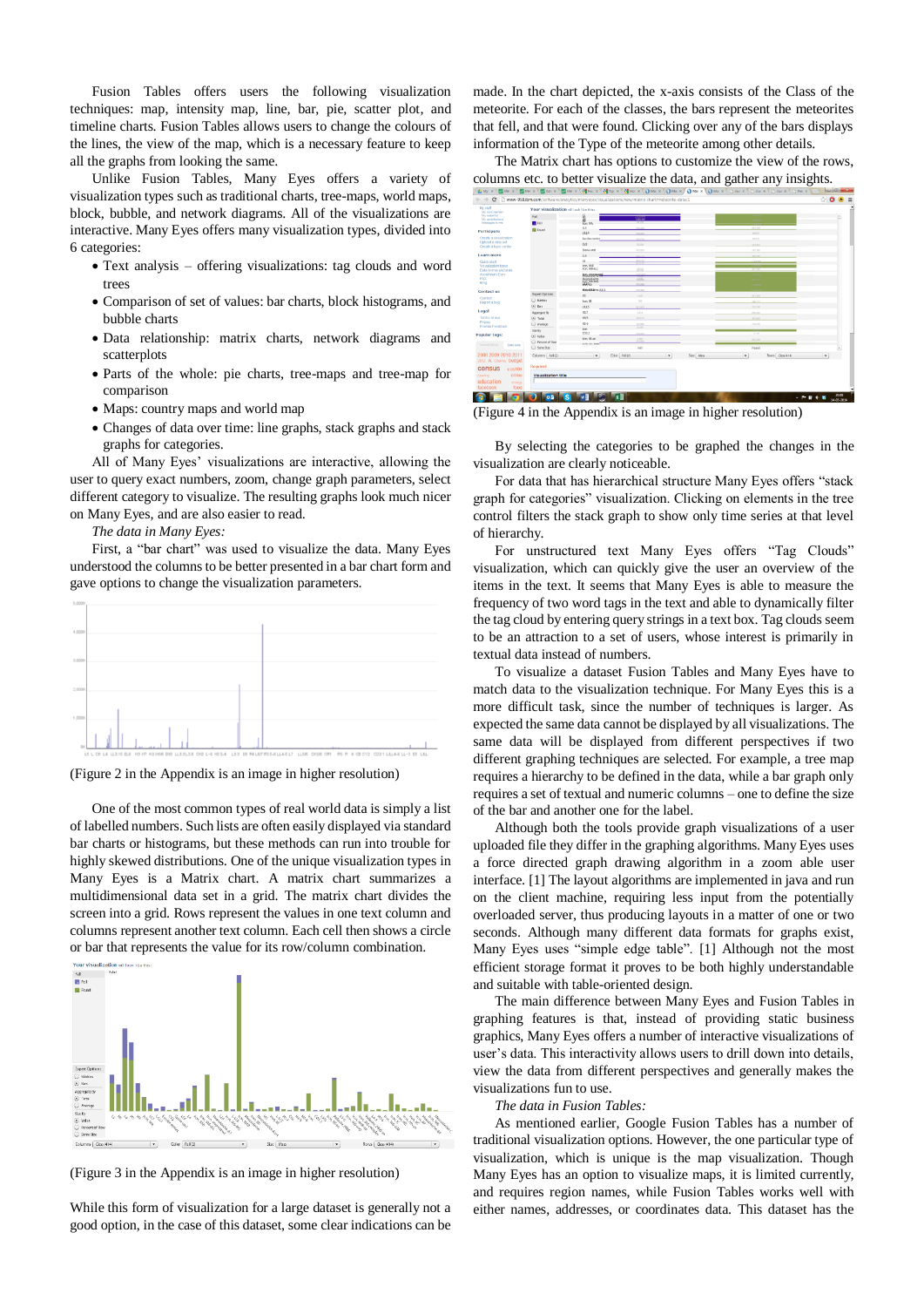longitude and latitude details of the places where the meteorites landed, and thus Fusion Tables is used to visualize.



(Figure 5 in the Appendix is an image in higher resolution)

There are two different layouts to the map, one is the simple terrain view, and the other, a satellite view. The views in the map can be configured from the options. Clicking on any of the icons on the map will display details about the icon. In the case of this dataset, the details displayed are the Name, Type, Class, Mass, Year, and whether the meteorite fell or was found.

Another form of visualization is a heat map. In the case of this dataset, the visualization shows the meteorite landings with regions of high intensity in a darker colour.



(Figure 6 in the Appendix is an image in higher resolution)

Fusion Tables also has a timeline graph, which isn't available on Many Eyes.



(Figure 7 in the Appendix is an image in higher resolution)

In terms of capabilities, Many Eyes is a clear winner. Better User interface, more flexibility, better user communication and more graphing options – all point in favour of Many Eyes. The only advantage that Fusion Tables has over Many Eyes in terms of visualization is the ability to visualize geo-spatial data easily, and also time series data.

#### **4.4Web Technologies and User Experience**

Visualizations in Fusion Tables and Many Eyes are delivered using different technologies, and thus they offer different user experiences while using these tools. Many Eyes is built on Java while Fusion Tables uses SQL. The capabilities of the two tools and produced visualizations greatly depend on the power and capabilities of two technologies. The advantage with SQL is that the processing times are much quicker when compared to Java, when working with large datasets. Many Eyes is built with the more stable and robust Java technology that has been proven to deliver solid and reliable applications. One of the weak points of using Java, is that the regular updates of Java can cause security issues.

#### **4.5 User Oriented Approach**

.

Both the tools make visualization a social activity. Besides uploading and visualizing the data, a huge part of the sites' functionality lies in users' ability to collaborate on their work. This broadens horizons of visualization and brings out the "human" aspect of human-computer interaction. Both the sites have forums where users can share their experiences. Fusion Tables has a large support community, including a Google group and also large number of users on Stackoverflow where users discuss various aspects of the tool. An interesting feature of Fusion Tables is the code that generates the visualization is available and can be reproduced. Many Eyes also features a functionality that eases embedding the visualization in various blogs and forums.

A significant drawback on Many Eyes is that once a dataset has been uploaded, it cannot be edited. However, Fusion Tables has many options to edit data. Users can merge existing datasets with new datasets, create additional rows or columns, among many other features to play with the data.

#### **5. CONCLUSION**

In this paper the visualizations generated by Many Eyes and Google Fusion Tables are compared and discussed. Both the tools have their pros and cons. While Fusion Tables provides nice visualizations and ways to share them, there are no dynamic visualization options, nor any new visualization techniques that can be implemented. On one hand it allows for easier sharing in terms of the API, but on the other hand it greatly limits user interactions with visualizations. Fusion Tables also needs to incorporate more techniques such as Bubble Charts that are available on Many Eyes.

Many Eyes is more organized and dynamic. Many Eyes enables users to interact with data sets, create new visualizations and modify current ones. It also provides different types of visualizations such as tree maps, bubble charts, network diagrams and many others. This makes Many Eyes tool very appealing for users who are interested in a variety of solid dynamic visualizations that can be customized and manipulated to meet business needs. But Many Eyes has its negative sides too. As discussed in this paper it is based on the Java technology with the increasing number of updates, security issues arise for many users. Java applets are viewed as an aging technology and look less appealing for advanced users. In comparison with Fusion Tables, interactive visualizations are much harder to export and share than static images. There are several steps that Many Eyes can take to increase its popularity. Some of them are incorporating latest technologies such as Python and Flash in addition to Java that can still be used to process data on the backend. As stated earlier, a significant drawback is that time series data cannot be effectively visualized by Many Eyes. It would be wonderful if dynamic visualizations could be transformed on demand to the forms that are easy to share and export. At the same time Many Eyes can benefit by implementing techniques that would allow reading real time data from external sources and creating live visualizations. This would open endless possibilities for Many Eyes and its users making this tool very valuable in multiple areas. As stated earlier, a significant drawback is that time series data cannot be effectively visualized by Many Eyes.

Both Many Eyes and Fusion Tables are highly effective data visualization tools, but there is a significant scope for improvement. Today, there are a lot of new visualization techniques that keep emerging, and are more effective than traditional visualization methods. It would be interesting to observe how many techniques are incorporated into the two tools over a period of time, and note if the popularity changes.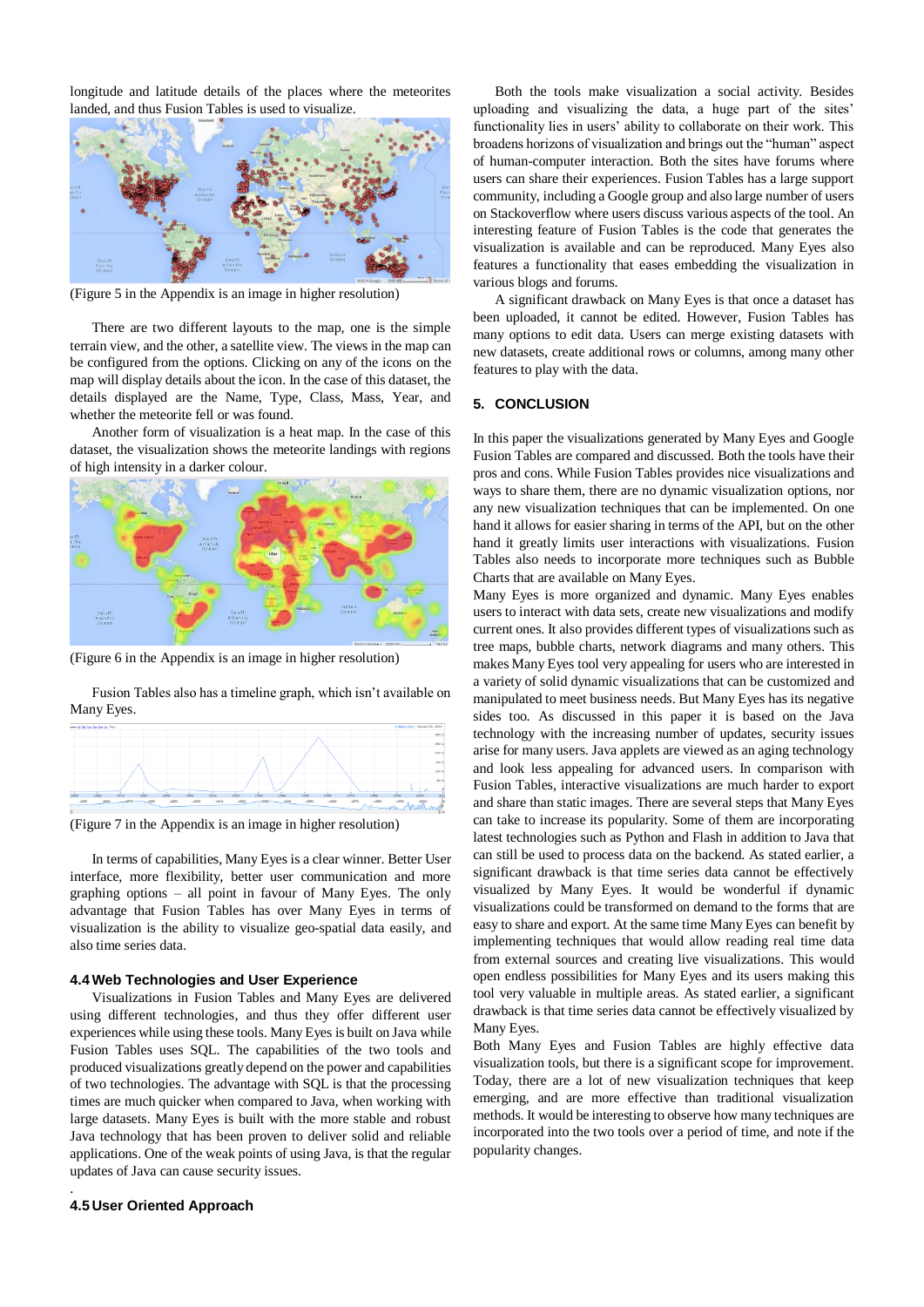## **REFERENCES**

- 1. Viégas, F., Wattenberg, M., van Ham, F., Kriss, J., and McKeon, M. 2007. Many Eyes: A Site for Visualization at Internet Scale. In IEEE Transactions on Visualization and Computer Graphics, vol. 13, no. 6, pp. 1121-1128.
- 2. Many Eyes (Software) (2007). [http://www-](http://www-958.ibm.com/software/analytics/manyeyes/)[958.ibm.com/software/analytics/manyeyes/](http://www-958.ibm.com/software/analytics/manyeyes/) ; IBM
- 3. Fusion Tables (Software) (2011)). https://support.google.com/fusiontables/answer/2571232?hl=en ; Google
- 4. Meteorites data- http://www.visualizing.org/datasets/meteoritelandings
- 5. Radmila Berger,; Iosif Berger,; Irina Ilyaguyeva.; Vera Gabidova "Analysis and Comparison of Data Visualization using two Popular Tools: Many Eyes and Swivel"

# **APPENDIX**

# Figure 1: Data upload description on Many Eyes

| $\leftarrow$<br>C                                                                                   |                                                                                                                                                                                                                                  | www-958.ibm.com/software/analytics/manyeyes/datasets/meteorite-data/versions/1 |                  |                         |             |            |                             |     |                           |                               |  |  |
|-----------------------------------------------------------------------------------------------------|----------------------------------------------------------------------------------------------------------------------------------------------------------------------------------------------------------------------------------|--------------------------------------------------------------------------------|------------------|-------------------------|-------------|------------|-----------------------------|-----|---------------------------|-------------------------------|--|--|
| Ч                                                                                                   |                                                                                                                                                                                                                                  | Data sets: Meteorite Data [call Delate II]                                     |                  |                         |             |            |                             |     |                           |                               |  |  |
| Explore<br>Visualizations<br>Data sets<br>Comments<br>Topic centers<br>My stuff<br>My topic centers | Created at: Mar 12 2014<br>Uploaded by: Prashanth Vajjhala<br>Data source: The Meteoritical Society<br>Description: A subset of the Meteorite landings data, with no missing values.<br>Tags: meteorite landings<br>View as text |                                                                                |                  |                         |             |            |                             |     |                           |                               |  |  |
| My watchlat<br>My contributions                                                                     |                                                                                                                                                                                                                                  |                                                                                |                  |                         |             |            |                             |     |                           |                               |  |  |
| Messages to me.                                                                                     |                                                                                                                                                                                                                                  | Name<br>Aachen                                                                 | Type<br>Valid L5 | Class                   | Mass<br>21  |            | Fall Year ID<br>Fell 1880 1 |     | 50.775                    | Latitude Longitude<br>6.08333 |  |  |
| Participate                                                                                         |                                                                                                                                                                                                                                  | Aarhus                                                                         | Valid H6         |                         | 720         | Fell       | 1951 2                      |     | 56.18333                  | 10.23333                      |  |  |
| Create a visualization<br>Upload a data set                                                         | $\mathbf{2}^-$                                                                                                                                                                                                                   |                                                                                |                  |                         |             |            |                             |     |                           | $-113$                        |  |  |
| Create a topic center                                                                               | 3                                                                                                                                                                                                                                | Abee                                                                           | Valid EH4        |                         | 107000 Fell |            | 1952 6                      |     | 54.21667                  |                               |  |  |
| Learn more                                                                                          |                                                                                                                                                                                                                                  | Acapulco                                                                       |                  | Valid Acapulcoite       | 1914        | Fell       | 1976 10                     |     | 16 88333 - 59.9           |                               |  |  |
| Quick start<br>Visualization types                                                                  | 5.                                                                                                                                                                                                                               | Achiras                                                                        | Valid L6         |                         | 780         | Fell       |                             |     | 1902 370 -33.16667 -64.96 |                               |  |  |
| Data format and style                                                                               | 6                                                                                                                                                                                                                                | Adhi Kat                                                                       | Valid EH4        |                         | 4239        | Fell       | 1919 379 32.1               |     |                           | 71.8                          |  |  |
| About Many Eyes<br>FAQ:                                                                             |                                                                                                                                                                                                                                  | Adzhi-Bogdo (stone) Valid LL3-6                                                |                  |                         | 910         | Fell       | 1949                        |     | 390 44 83333              | 95.16667                      |  |  |
| Blog                                                                                                | 8                                                                                                                                                                                                                                | Agen                                                                           | Valid H6         |                         | 30000       | Fell       | 1814                        |     | 392 44.21667              | 0.61667                       |  |  |
| <b>Contact us</b>                                                                                   | 9.                                                                                                                                                                                                                               | Aguada                                                                         | Valid LG         |                         | 1620        | Fell       | 1930                        | 398 | $-31.6$                   | -65.23333                     |  |  |
| Contact<br>Report a bug                                                                             |                                                                                                                                                                                                                                  | 10 Aguila Blanca                                                               | Valid L          |                         | 1440        | Fell       |                             |     | 1920 417 -30.86667        | -64.55                        |  |  |
| Legal                                                                                               |                                                                                                                                                                                                                                  | 11 Aioun el Atrouss                                                            |                  | Valid Diogenite-pm 1000 |             | Fell       | 1974                        | 423 | 16.39806                  | $-9.57028$                    |  |  |
| Terms of use                                                                                        |                                                                                                                                                                                                                                  | 12 AA r                                                                        | Valid L6         |                         | 24000       | Fell       | 1925                        |     | 424 19.08333              | 8.38333                       |  |  |
| Privacy<br>Provide Feedback                                                                         |                                                                                                                                                                                                                                  | 13 Akaba                                                                       | Valid L6         |                         | 779         | Fell       |                             |     | 1949 426 29.51667         | 35.05                         |  |  |
|                                                                                                     |                                                                                                                                                                                                                                  | 14 Akbarpur                                                                    | Valid H4         |                         | 1800        | Fell       | 1838                        |     | 427 29.71667              | 77.95                         |  |  |
| Popular tags:                                                                                       | $\sim$                                                                                                                                                                                                                           |                                                                                | $\sim$           |                         |             |            |                             |     |                           |                               |  |  |
| Visualizations<br>Data sets                                                                         |                                                                                                                                                                                                                                  | watch<br>line add to                                                           |                  |                         |             | alla, nate |                             |     |                           |                               |  |  |
| 2008 2009 2010 2011                                                                                 | ᢦᢐ                                                                                                                                                                                                                               | this                                                                           | topic center     | (%) Visualize           |             | w this     |                             |     |                           |                               |  |  |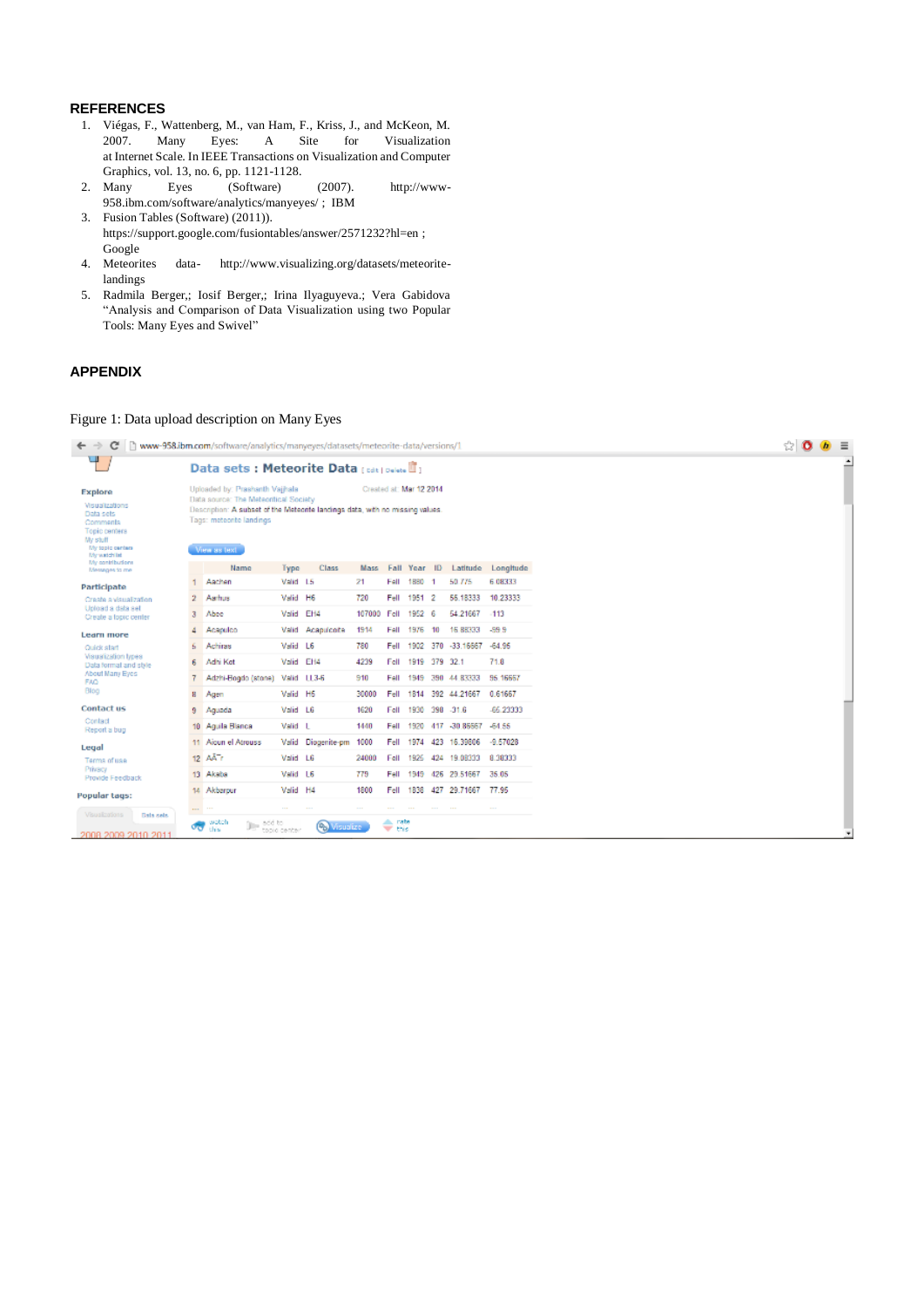# Figure 2: Bar chart on Many Eyes



# Figure 3: Matrix chart on Many Eyes

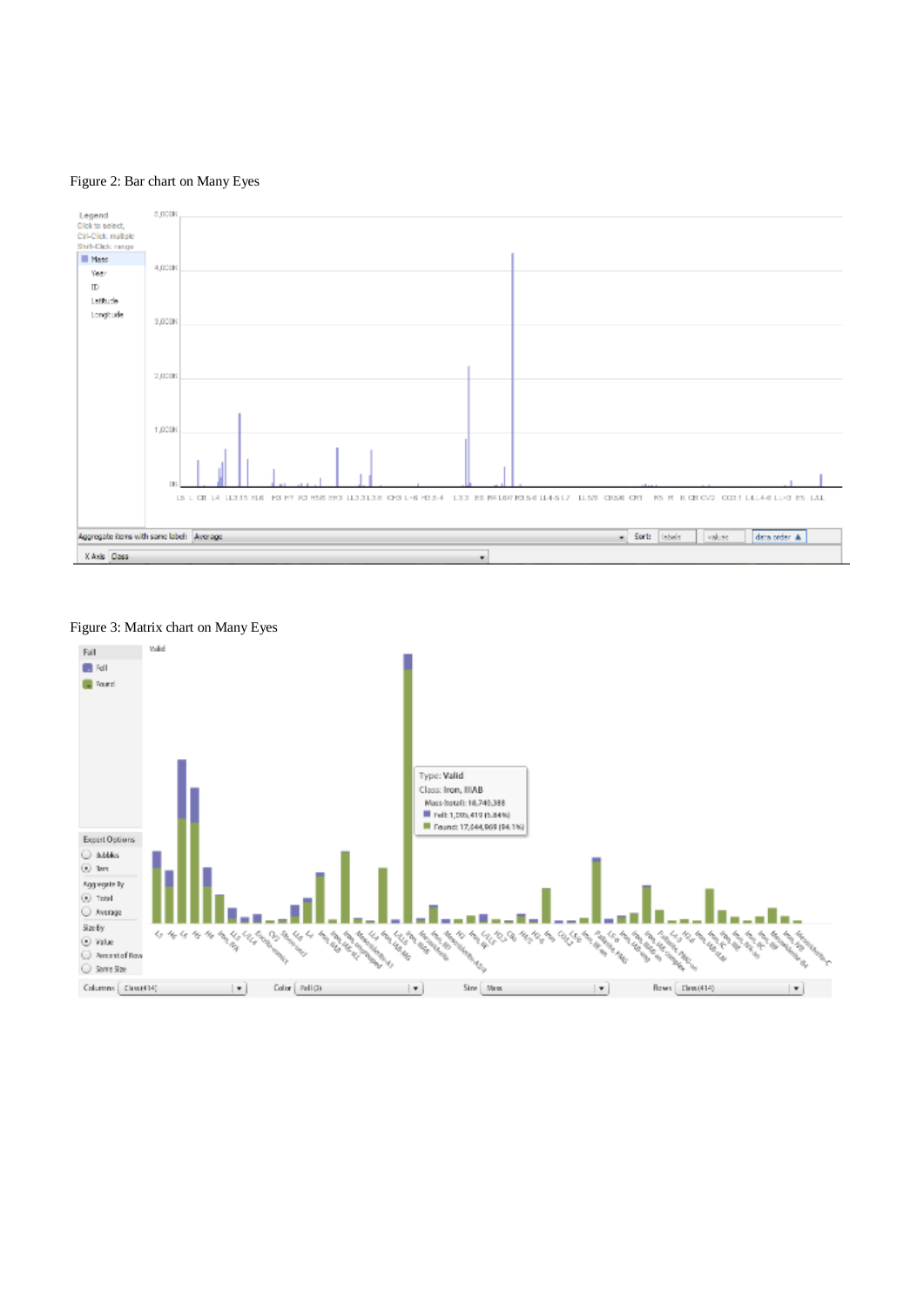|--|--|

| Fall                                         | 艳                                       | 41                |                                       | $^{7,318}_{1,620}$                          | $\overline{\phantom{a}}$ |
|----------------------------------------------|-----------------------------------------|-------------------|---------------------------------------|---------------------------------------------|--------------------------|
|                                              | L4                                      | $18\,$            |                                       | nns.                                        |                          |
| $\Box$ Fell                                  | Iron, IIAB                              | 6                 |                                       | 105                                         |                          |
| $\Box$ Found                                 | Iron, ungrouped                         | $\mathcal{A}$     |                                       | 101                                         |                          |
|                                              | CM <sub>2</sub>                         | 15                |                                       | 315                                         |                          |
|                                              | LL4                                     | $\mathcal{T}$     |                                       | 191                                         |                          |
|                                              | Howardite                               | $16\,$            |                                       | 163                                         |                          |
|                                              | Eucrite-pmict                           | $\mathcal{T}$     |                                       | 162                                         |                          |
|                                              | Diogenite                               | $\mathbf{g}$      |                                       | 170                                         |                          |
|                                              | Iron, IAB-MG                            | $\mathbb{I}$      |                                       | 78                                          |                          |
|                                              | Eucrite                                 | $\overline{z}$    |                                       | 113                                         |                          |
|                                              | Iron, IIIAB                             | 10                |                                       | 263                                         |                          |
|                                              | Mesosiderite                            | $\mathbb{I}$      |                                       | 106                                         |                          |
|                                              | Ureilite                                | $\mathcal{A}_1$ . |                                       | 210                                         |                          |
| <b>Expert Options</b>                        | H3                                      | $\mathbb{I}$      |                                       | 313                                         |                          |
| $\bigcirc$ Bubbles                           | H4/5                                    | 6                 |                                       | 389                                         |                          |
| $\odot$ Bars                                 | CR <sub>2</sub>                         | $\overline{2}$    |                                       | 114                                         |                          |
| Aggregate By                                 | L5/6                                    | $\mathbf{Z}$      |                                       | 76                                          |                          |
| $\odot$ Total                                | H5/6                                    | $\mathbb{I}$      |                                       | 165                                         |                          |
| ○ Average                                    | LL                                      | $\mathbb{Z}$      |                                       | 221                                         |                          |
| Size By<br>$\odot$ Value<br>○ Percent of Row | CO <sub>3</sub>                         |                   |                                       | 308                                         |                          |
|                                              | H~5                                     |                   |                                       | 106                                         |                          |
|                                              | LL3                                     |                   |                                       | 88                                          |                          |
| Same Size                                    | $\overline{\phantom{0}}$                | Fell              |                                       | Found                                       | $\overline{\mathbf v}$   |
| Columns Fall (2)                             | 13.5<br>Color  <br>$\blacktriangledown$ | Fall (2)          | Size<br>$\blacktriangledown$<br>Count | $\blacktriangledown$<br>Rows<br>Class (414) | $\vert \mathbf{v} \vert$ |

# Figure 5: Map chart from Fusion Tables